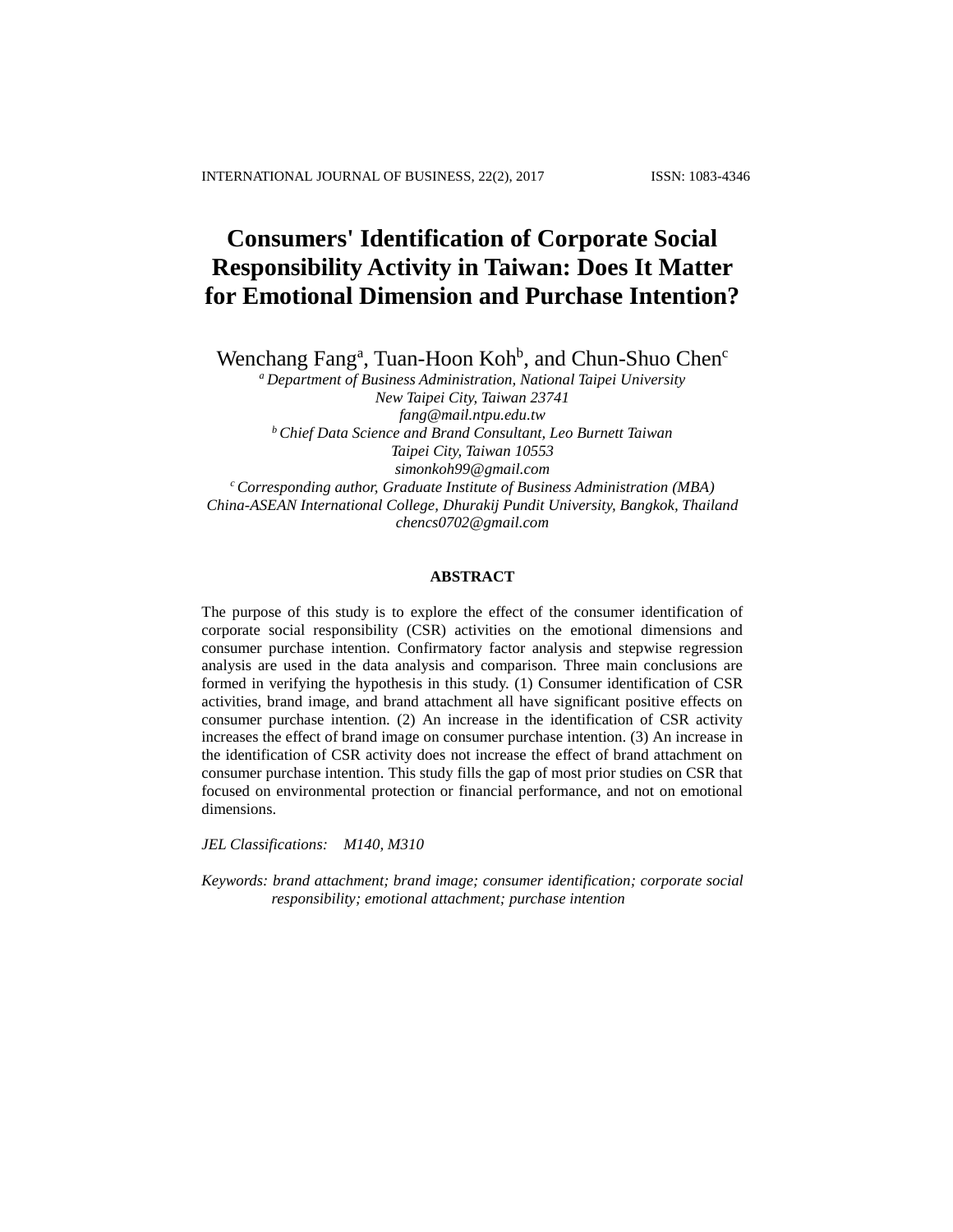## **I. INTRODUCTION**

Practicing social responsibility proactively is a trend in leading international firms. For instance, Yu and Chen (2014) proposed a corporate environmental responsibility (CER) framework as inferred from corporate social responsibility (CSR) reports issued by leading high-technology electronic firms with international levels of technology. Yu et al. (2016) proposed CER performance measurement indicators to understand the actual intention of businesses practicing environmental management and protection. Contemporary companies must commit to society, environment, and consumer health regarding CSR (Chen and Lin, 2011). Moreover, reduced environmental pollution and improved efficiency of energy utilization are critical. The active performance of environmental protection activities and social responsibilities by the leading firms worldwide has become an international trend (Wang et al., 2015; Hsu, 2011). Companies should adopt and implement a CSR strategy as early as possible to prevent future negative publicities (Chen et al., 2016). Most studies on CSR focused on environmental protection or financial performance (Yoon and Tello, 2009; Surroca et al., 2010; Hsu, 2011; Yu and Chen, 2014; Wang et al., 2015; Yu et al., 2016). Intangible emotional dimensions, such as brand image and brand attachment, received less attention. Creating emotional brand attachment is a key branding issue in the present marketing world (Lucia et al., 2011). Emotions are often evoked when attachment is strong, resulting in a psychological state where a strong cognitive and affective bond connects a brand with an individual, which in turn results in the brand being viewed as an extension of one's self (Park et al., 2010). According to Mudambi et al. (1997), the intangible aspects of brand value often contain emotional dimensions. The research by Lynch and de Chernatony (2004) also showed that brands based on intangible, emotive characteristics are perceived as durable and less likely to suffer from competitive erosion. Therefore, brand image and brand attachment belong to the emotional dimension. Yoon and Tello (2009) pointed out that CSR is a moderating driver, and the consistent commitment to CSR can help an organization continue being innovative and competitive. However, previous research underemphasized the moderating effects of CSR on the emotional dimension. Moreover, the 2011 CSR report stated that the service industry in Taiwan failed to implement CSR activities, especially within the restaurant business. However, restaurant businesses have become an interesting discussion topic within the greater China area.

The focus of the CSR research has shifted from why to what to how, and the current focus is on adopting CSR practices that are most compatible to business strategies to bring maximum outcomes for both the companies and the societies where they operate (Basu and Palazzo, 2008). Studies also support the belief that adopting CSR initiatives benefits companies, particularly in terms of enhancing the consumer perceptions of the company (Sen and Bhattacharya, 2001). According to Polonsky and Speed (2001), the three major CSR research topics are sponsorship, cause-related marketing, and philanthropy. Sponsorship is the most popular activity adopted by companies that intend to realize their CSR. A study published by the International Events Group (IEG) noted that, "Sponsorship without activating is like buying an electronic device but not the batteries. Yet even when sponsorship is activated, all too often the batteries are the wrong size" (IEG, 2006<sup>b</sup>). Moreover, "Sales and other results from business-building activation were the most important factors in companies'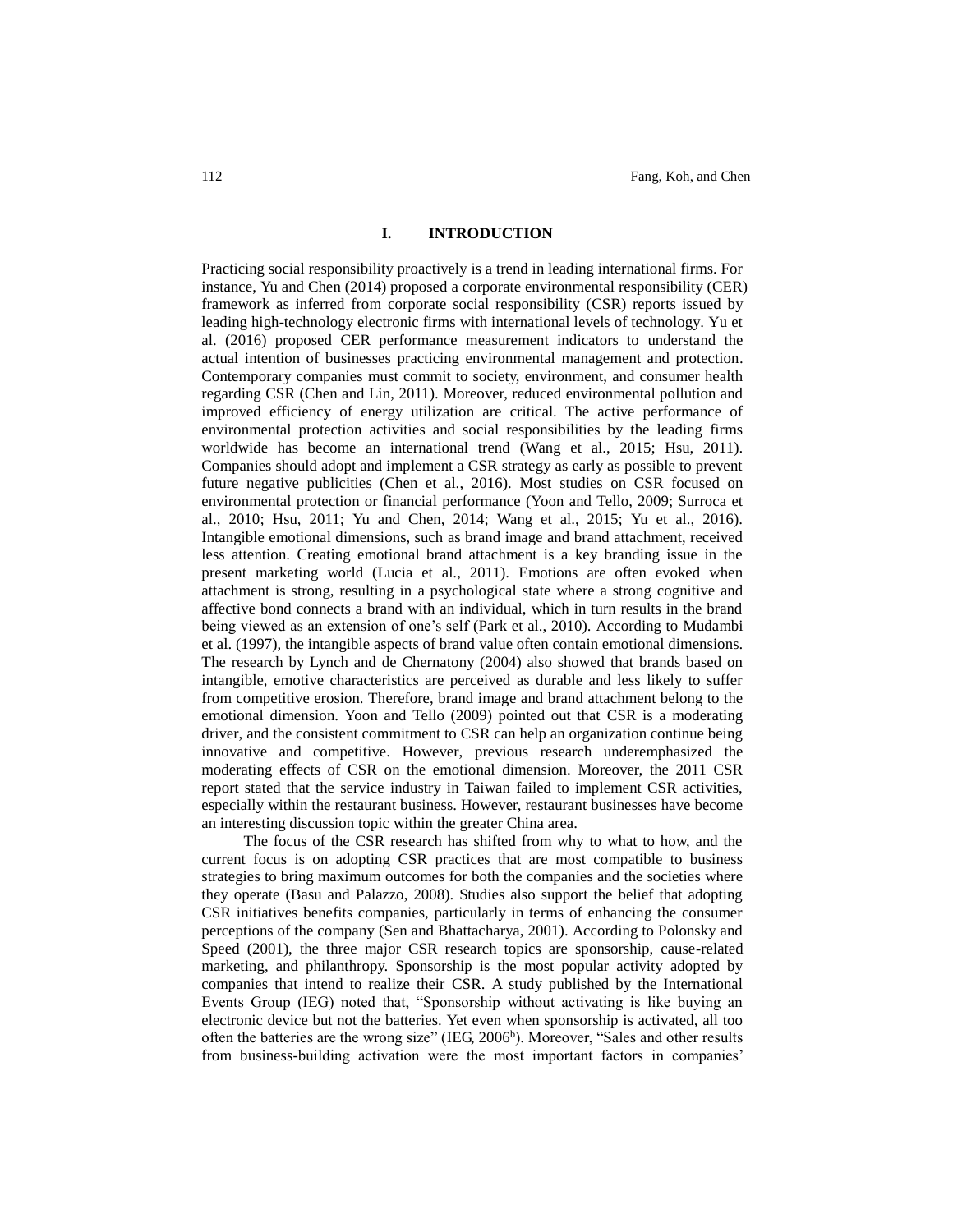decision to renew or drop a sponsorship" (IEG, 2006<sup>a</sup>). The present study examines the strength of consumer purchase intention with regard to sponsoring brands.

The recent rise in ethical consumerism has seen increasing numbers of corporate brands that project a socially responsible and ethical image. However, does having a corporate brand that is perceived to be ethical influence the variables of interest for its product brands? Moreover, empirical studies on the effects of brand image and brand attachment are rare and are conducted mainly in the context of Western global brands. Therefore, the generalization of the results of these studies to include the Asian consumer setting is uncertain. The present study adds to the body of literature on CSR by using a sample of Chinese consumer brands, particularly, a fast-growing leading catering brand. Hence, the present study is significantly different from previous, Western-focused studies.

The effects of CSR activities, brand image, and brand attachment on consumer purchase intention, and the moderating effects of CSR activities on the relationship of brand image and brand attachment with the consumer purchase intention are investigated. Figure 1 presents the conceptual framework of this study.

**Figure 1** Conceptual framework



# **II. LITERATURE REVIEW AND HYPOTHESES**

## **A. CSR and Purchase Intention**

Survey evidence shows that Asian consumers demand greater social responsibility from businesses (Ramasamy et al., 2010), and Chinese consumers who show high levels of awareness and trust in CSR are more likely to transform a favorable CSR record into positive corporate evaluation, product association, and purchase intention (Tian et al., 2011).

According to Putrevu and Lords (1994), purchase intention is the behavior or action that indicates consumer willingness to purchase certain brands after an attitude toward that brand has been formed. Purchase intention is also defined as the attitude toward a brand that significantly affects the intention of the consumer to buy that brand (Brown and Stayman, 1992). Brand attitude and intention to purchase have a significant and positive relationship. Purchase intention is a value that is routinely used in various advertising domains, including copy tests, tracking studies, brand evaluations, and brand extensions (Broniarczyk and Alba, 1994).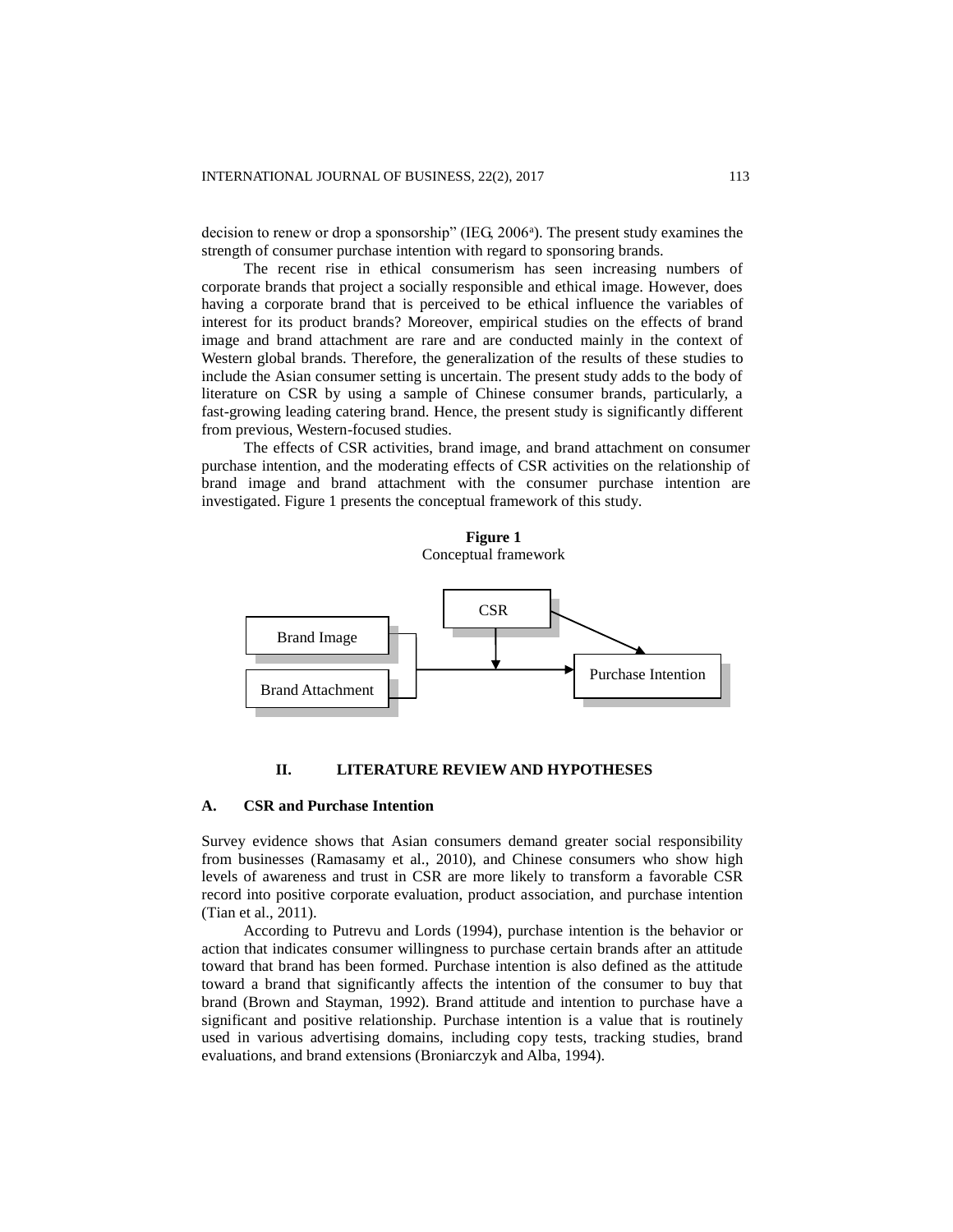Meenaghan (1991) described sponsorship as "an investment, in cash or in kind, in an activity in return for access to the exploitable commercial potential associated with that activity." Therefore, sponsorship can achieve a range of goals, such as improving corporate image, broadening brand exposure, and increasing marketing sales, as well as effects, such as image-building, generation of good will, or changes in attitude (Meenaghan, 2005). Carrillat et al. (2005) demonstrated the influence of sponsorship for a brand with high versus low familiarity on attitudes and purchase intentions in single and multiple sponsorship contexts. The study revealed that the effect of sponsorship on consumer attitudes and purchase intentions is stronger for sponsoring brands with relatively low familiarity. Against this background, the present study proposes that the perception of CSR activities improves purchase intention. Thus, hypothesis 1 for this study is formed as follows:

H1: The identification of CSR activity has a significant positive effect on consumer purchase intention.

#### **B. Brand Image and Purchase Intention**

Spears and Singh (2004) defined purchase intention as "an individual's conscious plan to make an effort to purchase a brand." Madrigal (2000) analyzed the influence of social alliances with sport teams on the intention to purchase the products of corporate sponsors. Their study suggested that an important benefit derived from sponsorship is the opportunity for a company to link itself to an object that represents part of the extended self of a consumer.

In this context, Madrigal (2001) tested a beliefs-attitude-purchasing intention hierarchy in the context of sponsorship of a major university sport team. The study revealed that team identification influences consumer intention to purchase the sponsored products. Koo et al*.* (2006) also examined the effect of perceived brand/sport event image-fit on the cognitive and affective responses of consumers, and the effects of the cognitive and affective responses of consumers on purchase intentions. They found that the cognitive and affective responses of consumers are significantly linked to their intent to purchase. Against this background, the present study proposes that perceptions of brand image enhance purchase intention. Thus, hypothesis 2 is formed as follows:

H2: Brand image has a significant positive effect on consumer purchase intention.

#### **C. Brand Attachment and Purchase Intention**

Attachment is a term that originated from the psychology field. Psychological research on attachment concentrates on the bond of individuals to other individuals (Weiss, 1988). Bowlby's (1982) pioneering work on attachment in the realm of parent–infant relationships defined attachment as an emotion-laden, target-specific bond between a person and a specific object. Extant research in marketing (Kleine III et al., 1993) suggests that attachments can extend beyond the person to person relationship context. Consumers can also develop attachments to collectibles (Slater, 2001), brands (Schouten and McAlexander, 1995), and other types of special or favorite objects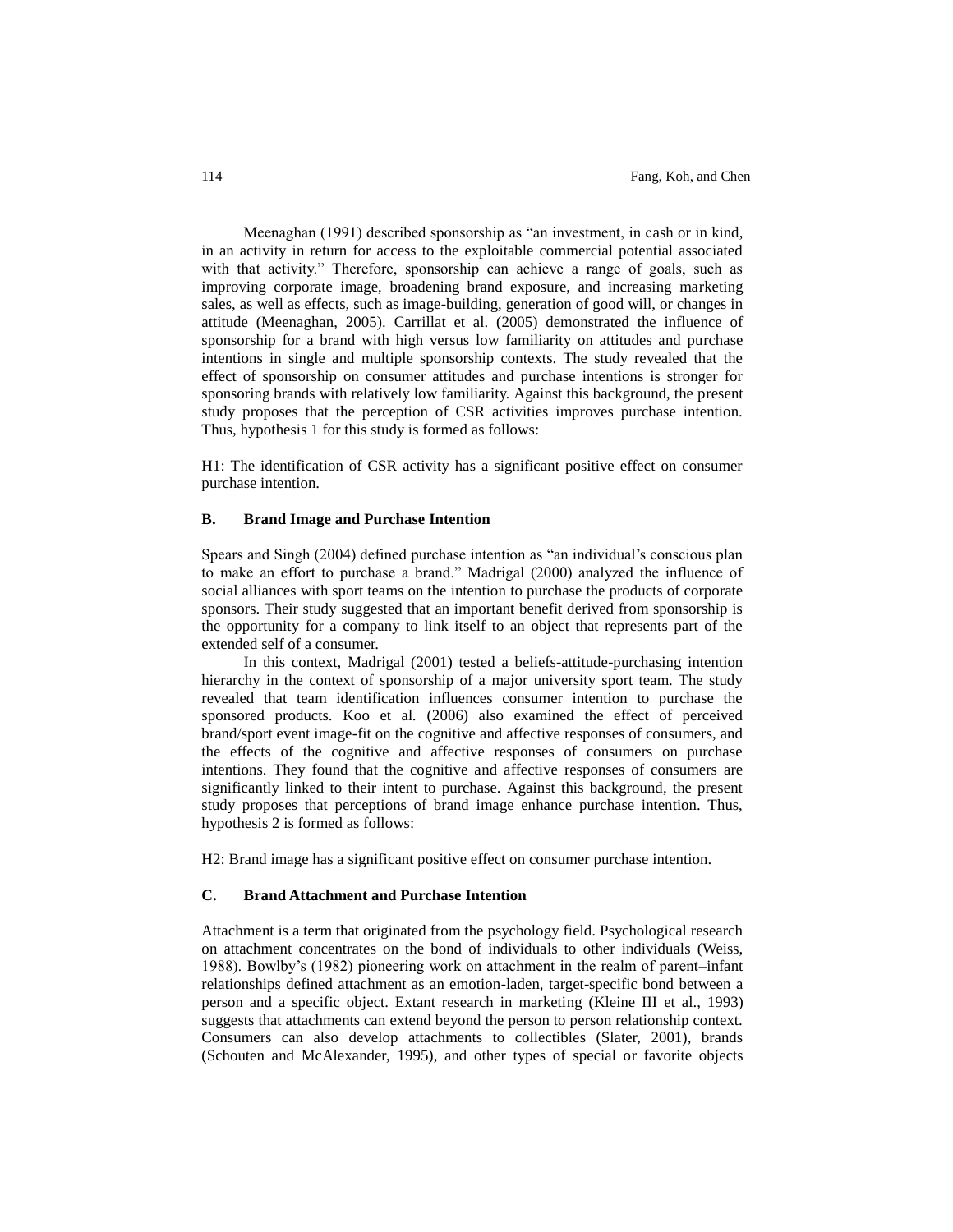(Richins, 1994). Brand attachment is characterized by a strong linkage or connectedness between the brand and the self (Kleine III et al., 1993).

Park et al. (2010) were the first researchers to study the relationships between the brand attachment and the consumer behaviors driven by such relationships. They defined brand attachment as the strength of the bond connecting the brand with the self. According to the attachment theory (Mikulincer and Shaver, 2007), this bond is exemplified by a detailed and accessible memory network (or mental representation) that invokes thoughts and feelings toward the brand and the relationship of the brand to the self. Moreover, Park et al. (2010) found that brand attachment accurately predicts intentions to perform behaviors that use significant consumer resources (time, money, or reputation). They observed these effects in terms of the consumer purchase behavior, brand purchase share (choice among directly competing brands), and need share (choice among brands targeting similar needs) after controlling consumer inertia (past behaviors) and other potential factors.

The literature on attachment suggests that emotional attachments have strong motivational and behavioral implications. These emotional and behavioral outcomes imply that an individual who is intensely attached to a person or object is likely to be committed to investing in or protecting and preserving the interactions with that person or object (Van Lange et al., 1997). Moreover, brand attachment, such as bonds, connections, and identifications with the brand, strongly predicts the frequency of past and future purchases of the brand (Thomson et al., 2005). The current study proposes that the perception of brand attachment enhances consumer purchase intention. Thus, hypothesis 3 is formed as follows:

H3: Brand attachment has a significant positive effect on consumer purchase intention.

# **D. Moderating Effects of CSR**

Brand image plays an important role in consumer goods-purchasing behavior, especially when differentiating products or services based on tangible features is difficult (Mudambi et al., 1997). Singh et al. (2012) demonstrated the positive relationship between the perceived ethicality of a brand with brand trust and brand affect. Brand effect also positively influences brand trust. Furthermore, brand trust and brand effect show a positive relation with brand loyalty. Companies enter into sponsorship activities for various reasons. The most common of which are to increase brand awareness and to establish, strengthen, or change their brand image (Cornwell and Maignan, 1998).

Evidence generally shows that sponsorship can influence brand image (Meenaghan, 1999) and brand association (Polonsky and Speed, 2001). Yoon and Tello (2009) pointed out that the CSR, as a moderating driver, and the consistent commitment to CSR can help an organization continue to be innovative and competitive. Thus, the present study proposes that the identification of CSR activities moderates the relationship between brand image and consumer purchase intention. Thus, hypothesis 4 is formed as follows:

H4: An increase in the identification of CSR activity increases the effect of brand image on consumer purchase intention.

Polonsky and Speed (2001) specified three major types of corporate giving,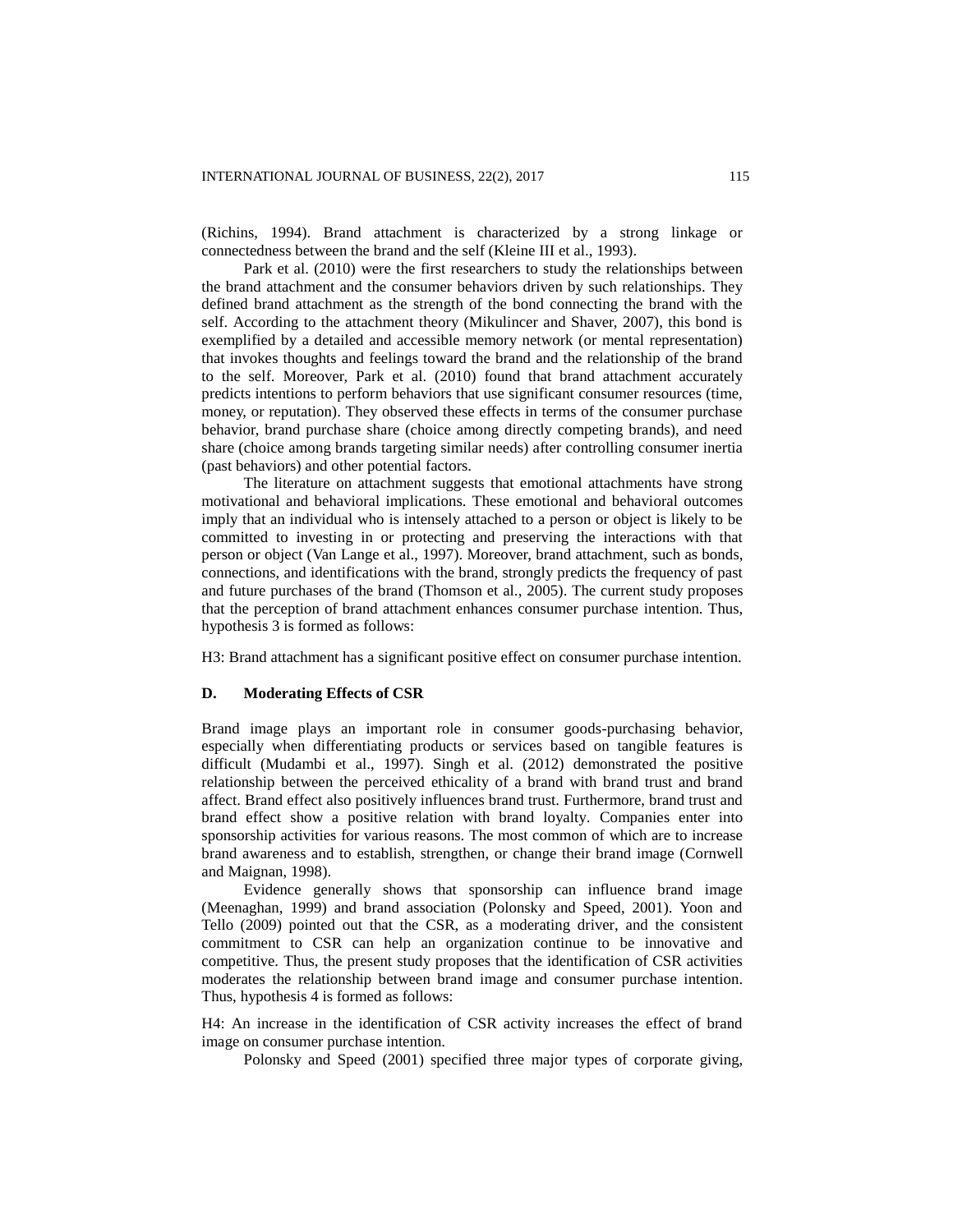namely, corporate philanthropy, sponsorship, and cause-related marketing. Meenaghan (1999) defined sponsorship as "... the provision of assistance, either financial or in kind, to an activity by the commercial organization for the purpose of achieving commercial objectives." According to Sandler and Shani (1989), sponsorship is the direct provision of resources (money, people, or equipment) by an organization to an event or activity in exchange for direct association to that event or activity. The sponsoring organization can then use this direct association to achieve their corporate, marketing, or media objectives.

Studies on sponsorship resulted in affective outcomes, such as attitude, liking, preference, psychological attachment, or favorable thoughts, of sponsorship activities. Moreover, brand attachment to a specific object, such as a sponsee, sponsor, or product of the sponsor, could be relatively strong or weak (Chavanat et al., 2009). Meanwhile, Yoon and Tello (2009) pointed out that CSR, as a moderating driver, and the consistent commitment to CSR can help an organization continue to be innovative and competitive. Therefore, the present study proposes that the identification of CSR activities moderates the relationship between brand attachment and consumer purchase intention. Thus, hypothesis 5 is formed as follows:

H5: An increase in the identification of CSR activity increases the effect of brand attachment on consumer purchase intention.

## **III. METHODOLOGY**

#### **A. Procedure and Participants**

This study investigated a blood-donation activity sponsored by Tasty Steak (http://www.tasty.com.tw/ABO/note.htm) of Wowprime Corp in Taiwan. In the initial part of the questionnaire, the respondents were asked whether they have visited Tasty Steak in the past year, the number of times they visited, and whether they have heard about the blood donation activity sponsored by Tasty Steak. These limitations were established to increase the accuracy of the resulting intention data. The initial sample comprised 588 eligible informants. After eliminating 25 invalid surveys, including incomplete questionnaires, 563 usable questionnaires were retained, indicating an effective return rate of 95.7%.

#### **B. Measures**

Statistical Package for the Social Sciences (SPSS) and Linear Structural Relationships (LISREL) were used in data analysis and comparison. The Cronbach's  $\alpha$  value was used in examining whether the measurement of variables in this paper satisfied the consistency requirements. Composite reliabilities (CR) and average variances extracted (AVE) were used in examining the convergent validity and the discriminant validity. Stepwise regression analysis was employed in testing the hypotheses.

Initially, 10 respondents were asked to take a pre-test of the measures to determine the full extent of the constructs. Subsequently, three academic experts were interviewed and asked to assess the measures for clarity and relevance. Finally, a sample of 30 respondents was employed to fine-tune the measures, instructions, and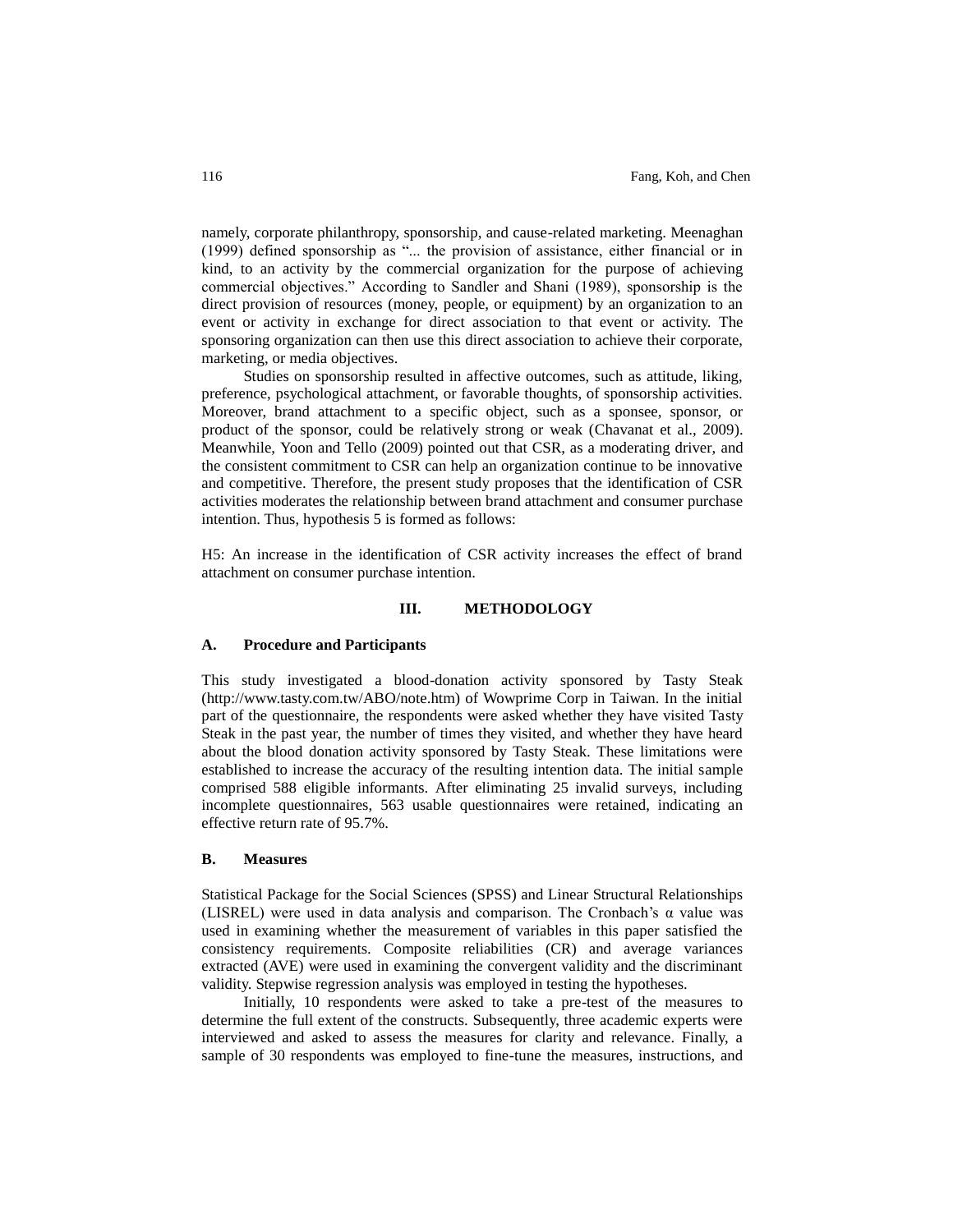layout of each construct. All items were rated using a 6-point scale: 1 represents strongly disagree and 6 represents strongly agree.

The notion on sponsorship and cause-related marketing was adopted as reference from Polonsky and Speed (2001). The present study defined CSR as the moment when an organization intends to make a direct connection with an event or activity and provide resources, such as money, manpower, and equipment, to support this event or activity in the field of sponsorship. In this study, CSR was measured using the 3-item scale adopted from Lachowetz et al. (2002).

The brand image definition was adopted as reference from Keller (1993). The present study defined brand image as perceptions about a brand as reflected by the brand associations held in consumer memory. Brand image was measured using the 10-item scale adopted from Keller (1993).

The definition of brand attachment was adopted as reference from Kleine III et al. (1993). This study defined brand attachment as the strong connection or relationship between brand and consumer. In this study, brand attachment was measured using the 6-item scale adopted from Park et al. (2010).

The definition of purchase intention was adopted as reference from Laroche et al. (1996). This study defined purchase intention as the possibility of the willingness of a consumer to purchase a specific brand. In this study, purchase intention was measured using the 4-item scale adopted from Putrevu and Lords (1994).

The possibility of alternative explanations was reduced through the inclusion of four important controls. Gender and age were controlled because they are considered as important variables that affect purchase intention. Education and personal income were also controlled because they are considered critical variables.

#### **C. Descriptive Statistics**

The gender variable is dichotomous. Age was measured on an 8-point scale, with 1 < 20 (9.1%),  $2 = 20$  to 24 (15.8%),  $3 = 25$  to 29 (9.1%),  $4 = 30$  to 34 (12.6%),  $5 = 35$  to 39 (17.6%),  $6 = 40$  to 44 (18.5%),  $7 = 45$  to 49 (10.1%), and  $8 =$  over 50 (7.3%) years old. Education was measured on a 4-point scale, with  $1 =$  less than junior high school  $(0.4\%)$ , 2 = senior high school  $(6.0\%)$ , 3 = college/university  $(53.5\%)$ , and 4 = graduate school (40.1%). Income was measured on a 6-point scale, with  $1 <$  USD 667 per month  $(28.6\%)$ ,  $2 =$  USD 667 to USD 1,333 per month  $(13.0\%)$ ,  $3 =$  USD 1,333 to USD 1,967 per month (24.7%),  $4 =$  USD 1,967 to USD 2,633 per month (14.9%),  $5 =$ USD 2,633 to USD 3,300 per month  $(7.8\%)$ , and  $6 =$  over USD 3,300 per month  $(11\%)$ .

## **IV. DATA ANALYSIS**

#### **A. Reliability, Validity, and Correlations**

The present study adopted Cronbach's α value as a tool for reliability examination. Guielford (1965) suggested that an  $\alpha$  value higher than 0.7 indicates high measurement reliability. The examination results in Table 1 show that the Cronbach's  $\alpha$  value in each variable is higher than 0.7, indicating the high reliability and relatively good internal consistency of each variable.

Confirmatory factor analysis (CFA) was used to assess the dimensionality,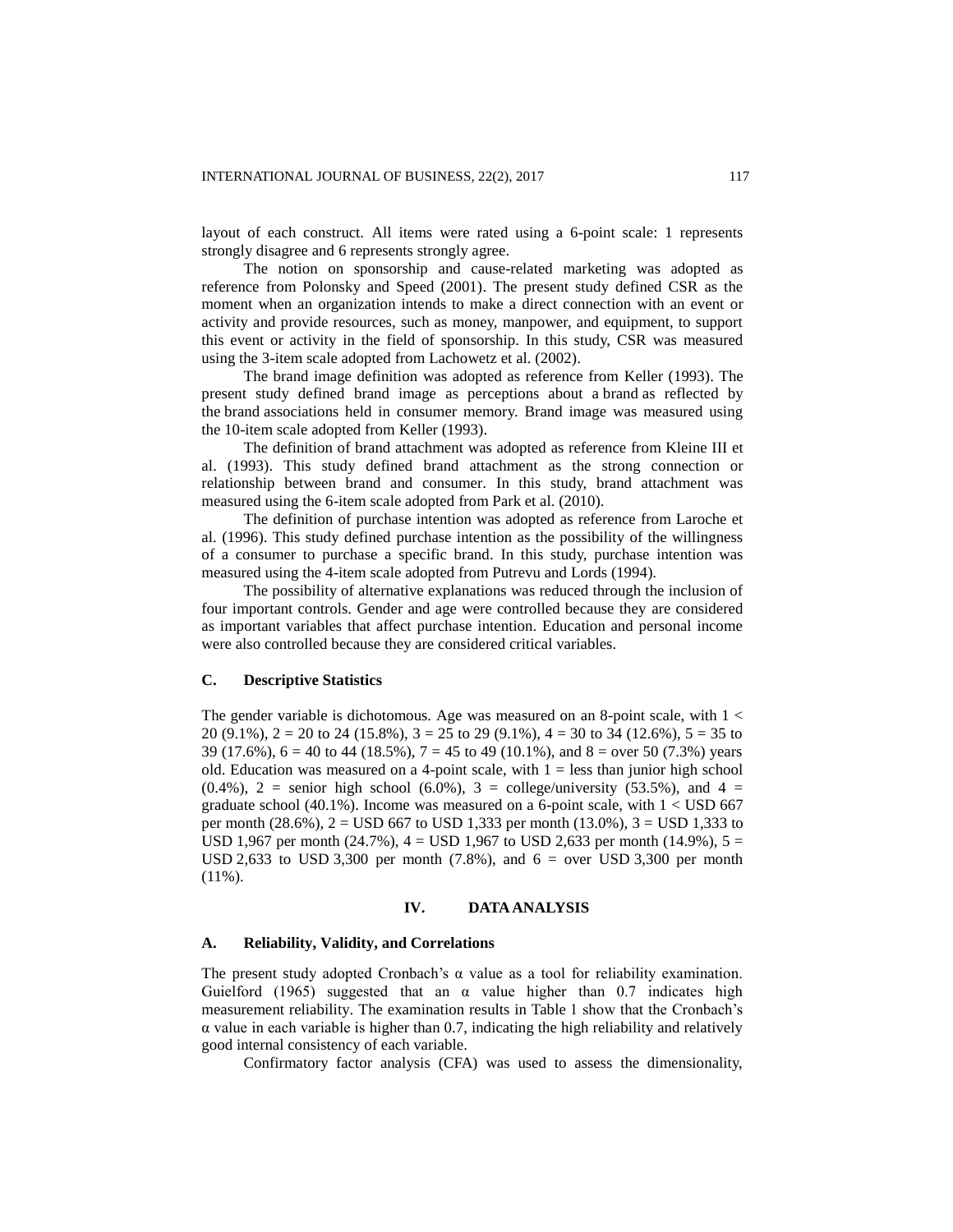reliability, and validity of the scales, which had six latent variables. Table 2 shows the analysis results, including the loadings, CR, AVE, and fit indices. The NNFI, CFI, and IFI in the CFA model all exceeded 0.90 (NNFI =  $0.97$ ; CFI =  $0.98$ ; IFI =  $0.98$ ; RMSEA =  $0.078$ ; RMR =  $0.056$ ; GFI = 0.88; AGFI = 0.840), indicating that these factors reasonably fit the data, as suggested by Gerbing and Anderson (1992). CRs were calculated using the procedures suggested by Fornell and Larcker (1981). The CRs ranged from 0.81 to 0.93, all exceeding 0.70, which is the acceptable CR level suggested by Bagozzi and Yi (1988). Table 2 suggests that in all the cases, the AVE values are higher than the shared variances presented, and that the square root values of the AVE of each construct are significantly greater than the correlations.

| Variables          | Cronbach's $\alpha$ value |
|--------------------|---------------------------|
| CSR.               | 0.794                     |
| Brand image        | 0.883                     |
| Brand attachment   | 0.881                     |
| Purchase intention | 0.887                     |

**Table 1** Reliability of questionnaire

| Variables          | Cronbach's $\alpha$ value |
|--------------------|---------------------------|
| <b>CSR</b>         | 0.794                     |
| Brand image        | 0.883                     |
| Brand attachment   | 0.881                     |
| Purchase intention | 0.887                     |

**Table 2**

|                                               |          |          |          | тани 4   |          |          |          |          |
|-----------------------------------------------|----------|----------|----------|----------|----------|----------|----------|----------|
| Correlation matrix and descriptive statistics |          |          |          |          |          |          |          |          |
| Variables                                     | 1        | 2        | 3        | 4        | 5        | 6        | 7        | 8        |
| Purchase intention                            | 0.824    |          |          |          |          |          |          |          |
| <b>CSR</b>                                    | 0.250    | 0.779    |          |          |          |          |          |          |
| <b>Brand attachment</b>                       | 0.431    | 0.191    | 0.711    |          |          |          |          |          |
| Brand image                                   | 0.442    | 0.211    | 0.392    | 0.775    |          |          |          |          |
| Gender                                        | $-0.017$ | $-0.039$ | $-0.001$ | $-0.107$ |          |          |          |          |
| Age                                           | $-0.105$ | 0.019    | $-0.176$ | $-0.221$ | $-0.126$ |          |          |          |
| Education                                     | 0.034    | 0.073    | 0.066    | 0.168    | $-0.205$ | 0.006    | 1        |          |
| Income                                        | $-0.054$ | 0.039    | $-0.117$ | $-0.097$ | $-0.200$ | 0.744    | 0.179    | 1        |
| Number of items                               | 4        | 3        | 6        | 10       | 1        |          | 1        | 1        |
| Mean                                          | 5.092    | 3.551    | 4.0528   | 4.448    | 1.567    | 4.462    | 3.334    | 2.934    |
| SD.                                           | 0.705    | 0.936    | 0.689    | 0.902    | 0.496    | 2.079    | 0.604    | 1.651    |
| <b>Skewness</b>                               | $-0.878$ | $-0.035$ | $-0.385$ | $-0.858$ | $-0.270$ | $-0.093$ | $-0.409$ | 0.417    |
| Kurtosis                                      | 1.350    | $-0.400$ | 0.246    | 1.339    | $-1.934$ | $-1.072$ | $-0.113$ | $-0.913$ |

Note: The figures underlined and presented diagonally are the square roots of the *AVE*. The figures next to the variables are the correlations among the composite measures (*ψ*).

# **B. Results**

The data collected in this study were subjected to stepwise regression analysis to verify the hypotheses. Eight stepwise regression models were developed for hypotheses testing, and the results of testing are shown in Table 3.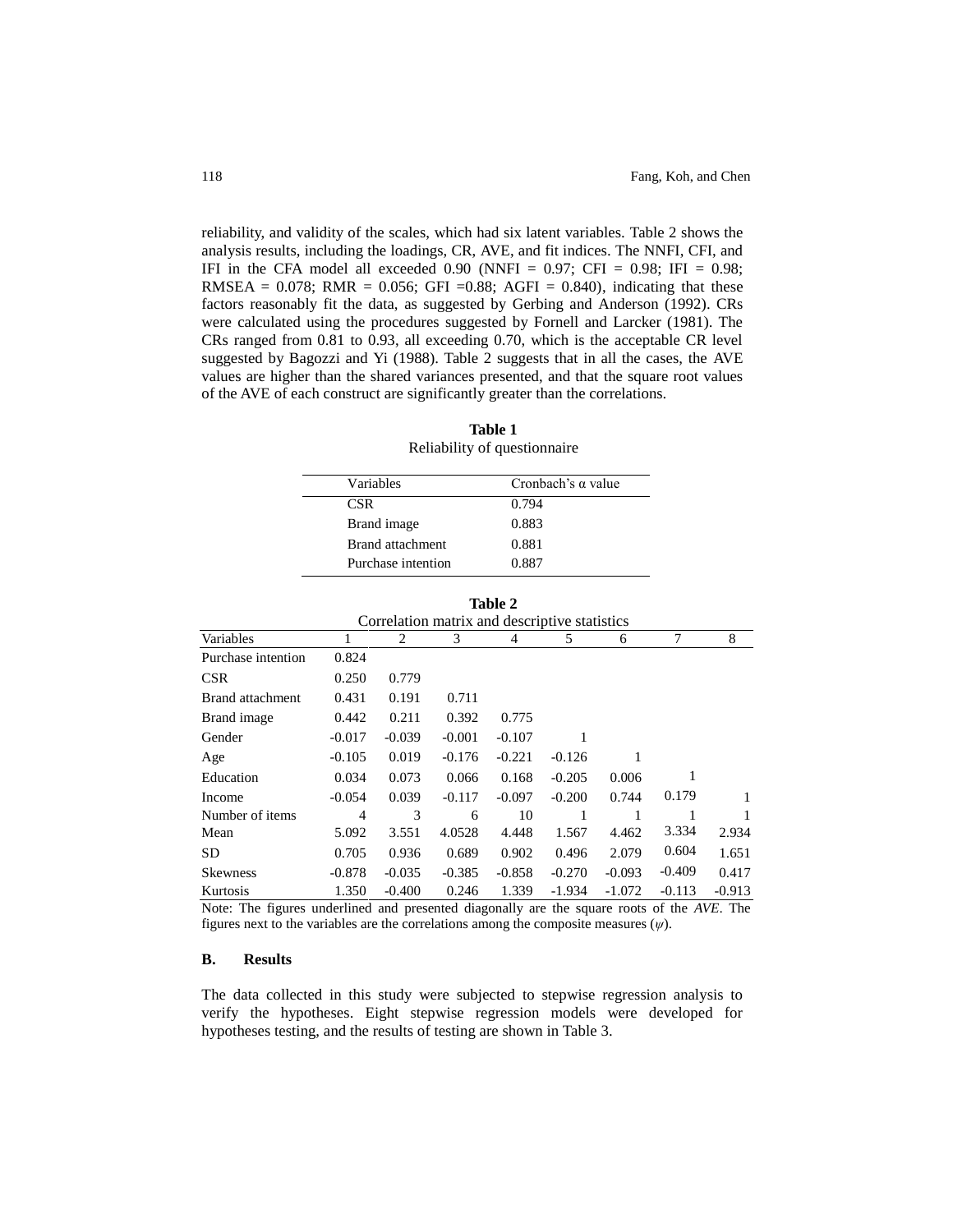| Stepwise regression analysis |              |                |                                                 |                |              |                |              |                 |
|------------------------------|--------------|----------------|-------------------------------------------------|----------------|--------------|----------------|--------------|-----------------|
| Variables                    | Model 1      |                | Model 2 Model 3 Model 4 Model 5 Model 6 Model 7 |                |              |                |              | Model 8         |
| Gender                       | $\check{ }$  | $\checkmark$   | $\checkmark$                                    | $\checkmark$   | $\checkmark$ | $\checkmark$   | v            |                 |
| Age                          | $\checkmark$ | $\checkmark$   | $\checkmark$                                    | $\checkmark$   | $\checkmark$ | $\checkmark$   | ◡            |                 |
| Education                    |              | $\checkmark$   | $\checkmark$                                    | $\check{~}$    |              | $\checkmark$   | $\checkmark$ |                 |
| Income                       | $\checkmark$ | $\checkmark$   | $\checkmark$                                    | $\checkmark$   | $\checkmark$ | $\checkmark$   | $\checkmark$ |                 |
| <b>CSR</b>                   |              |                |                                                 |                |              |                |              |                 |
|                              |              | $\beta = 0.43$ |                                                 |                |              |                |              |                 |
| Brand image                  |              |                | $\checkmark$                                    |                |              |                |              |                 |
|                              |              |                | $\beta = 0.96$                                  |                |              |                |              |                 |
| <b>Brand attachment</b>      |              |                |                                                 | $\checkmark$   |              |                |              |                 |
|                              |              |                |                                                 | $\beta = 0.63$ |              |                |              |                 |
| $CSR \times Brand\ image$    |              |                |                                                 |                |              |                |              |                 |
|                              |              |                |                                                 |                |              | $\beta = 0.02$ |              |                 |
| $CSR \times Brand$           |              |                |                                                 |                |              |                |              |                 |
| attachmen                    |              |                |                                                 |                |              |                |              | $\beta = -0.04$ |
| F                            | $2.55***$    | $16.42***$     | $131.4***$                                      | $73.53***$     | $112.7***$   | $96.49***$     | $68.29***$   | $58.58***$      |
| $\mathbb{R}^2$               | 0.018        | 0.129          | 0.541                                           | 0.398          | 0.549        | 0.549          | 0.424        | 0.425           |
| Adj- $R^2$                   | 0.011        | 0.121          | 0.537                                           | 0.392          | 0.542        | 0.543          | 0.418        | 0.418           |
| Overall                      |              |                |                                                 |                |              |                |              |                 |
| model                        | 0.038        | 0.000          | 0.000                                           | 0.000          | 0.000        | 0.000          | 0.000        | 0.000           |
| p value                      |              |                |                                                 |                |              |                |              |                 |

| Table 3 |  |
|---------|--|
|         |  |

Note: \*\* means  $p < 0.05$ ; \*\*\* means  $p < 0.01$ ; β: regression coefficient.

The testing results from Model 2 show that the p value that determines the goodness of fit is  $0.000<0.01$ , which indicates statistical significance. Thus, the identification of CSR activities has distinct effects on consumer purchase intention. The regression coefficient of 0.427 indicates that the identification of CSR activities has a significant positive effect on consumer purchase intention. Therefore, hypothesis 1 is supported.

The testing results from Model 3 show that the p value that determines the goodness of fit is 0.000<0.01, indicating statistical significance. Thus, brand image has distinct effects on consumer purchase intention. The regression coefficient of 0.961 indicates that brand image has a significant positive effect on consumer purchase intention. Therefore, hypothesis 2 is supported.

The testing results of Model 4 indicate that the p value that determines the goodness of fit is 0.000<0.01, indicating statistical significance. Thus, brand attachment has distinct effects on consumer purchase intention. The regression coefficient of 0.631 indicates that brand attachment has a significant positive effect on consumer purchase intention. Therefore, hypothesis 3 is supported.

The testing results from Model 6 indicate that the p value that determines the goodness of fit is 0.000<0.01, indicating statistical significance. Thus, CSR and brand image have an interactive relationship. The regression coefficient of 0.015 indicates that as the identification of CSR activity increases, the effect of brand image on consumer purchase intention also increases. Therefore, hypothesis 4 is supported.

The testing results from Model 8 show that the p value that determines the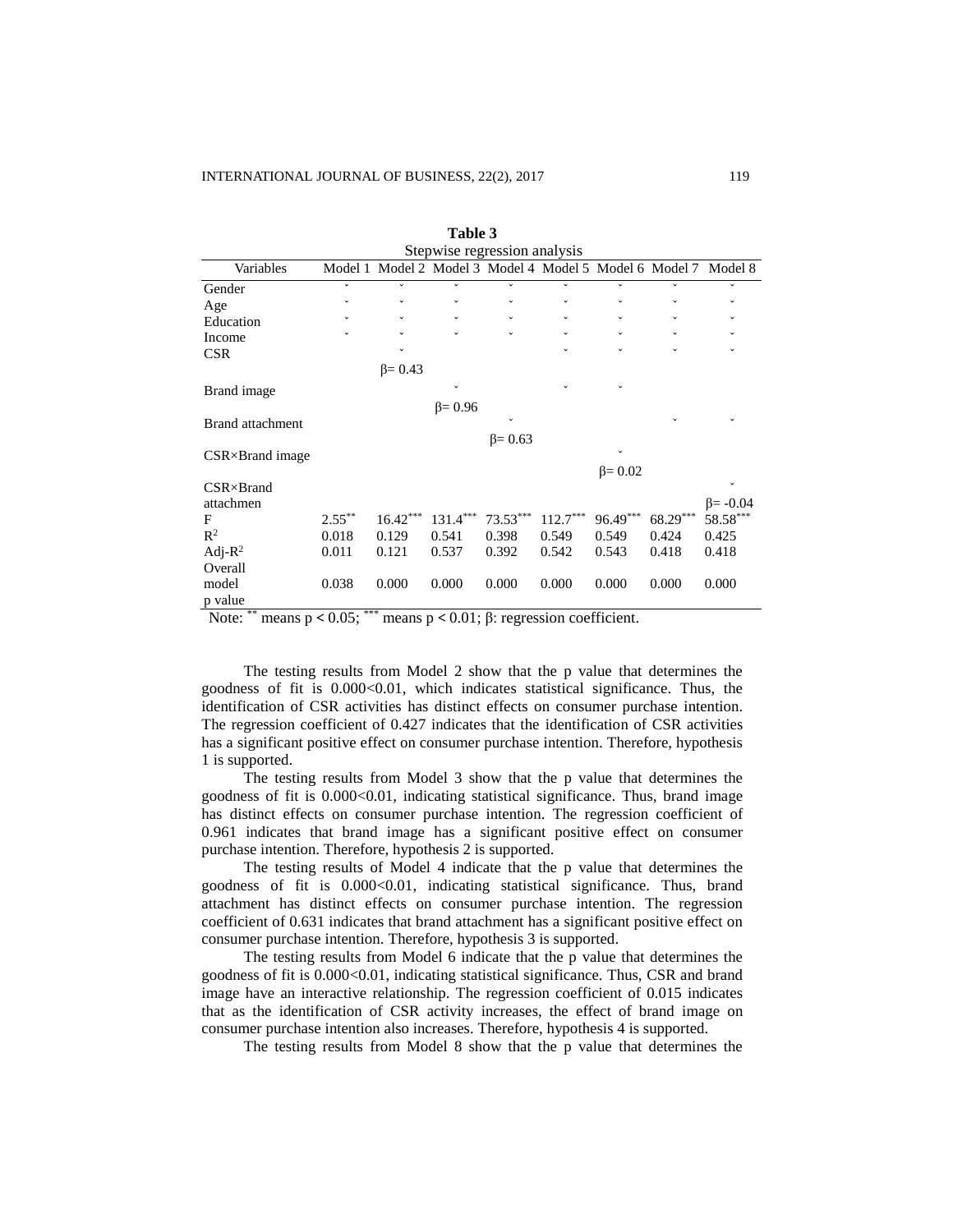goodness of fitness is  $0.000 \le 0.01$ , indicating statistical significance. Thus, CSR and brand attachment have an interactive relationship. However, the regression coefficient of –0.036 indicates that an increased identification of CSR activity does not increase the effect of brand attachment on consumer purchase intention. Therefore, hypothesis 5 is not supported.

## **V. CONCLUSION AND IMPLICATION**

#### **A. Research Results**

The following research results were obtained by verifying the hypothesis in this study. (1) The consumer identification of CSR activities, brand image, and brand attachment has a significant positive effect on consumer purchase intention. (2) An increase in the identification of CSR activity increases the effect of brand image on consumer purchase intention. (3) An increase in the identification of CSR activity does not increase the effect of brand attachment on consumer purchase intention.

Research on CSR focused almost exclusively on the effect of CSR on environmental protection or financial performance. Thus, this study fills the gap of most prior studies on CSR by focusing on the emotional dimensions. Moreover, the results of the present study show that consumer identification of CSR activities is very important for firms.

## **B. Managerial Theory**

This study provides a thorough structure for CSR research and verifies the relationship between and influence of the identification of CSR activity of consumers on emotional attachment dimensions and consumer purchase intention. Moreover, this study contributes to the correction of the false notion that CSR practice is restricted only to global firms and brands.

A firm with a well-directed CSR strategy has a better chance of surviving hard times. The consumer identification of CSR activities significantly enhances brand image and consumer purchase intention. Hence, contemporary companies should recognize CSR as a strategic marketing tool and include the tool in the corporate marketing mix.

Yoon and Tello (2009) pointed out that CSR as a moderating driver and the consistent commitment to CSR can help an organization continue being innovative and competitive. Moreover, the overall sample analysis in the present study reveals that CSR moderates the effects of brand image on consumer purchase intention. These results imply that although brand image plays an important role in improving the willingness of consumers to purchase a particular brand, companies should adopt CSR policies that are positively and directly related to consumer purchase intention. Thus, companies should continue to monitor and strengthen the consumer identification of CSR through sponsorship activities, such as blood-donation activity, even if the current brand image is good. According to the empirical results, CSR does not moderate the effects of brand attachment on consumer purchase intention. Therefore, establishing strong brand attachment among consumers reduces the need for companies to propagate CSR activities. Furthermore, companies must attempt to differentiate [between](http://tw.dictionary.yahoo.com/dictionary?p=differentiate+) CSR activities and consumer emotions toward the brand.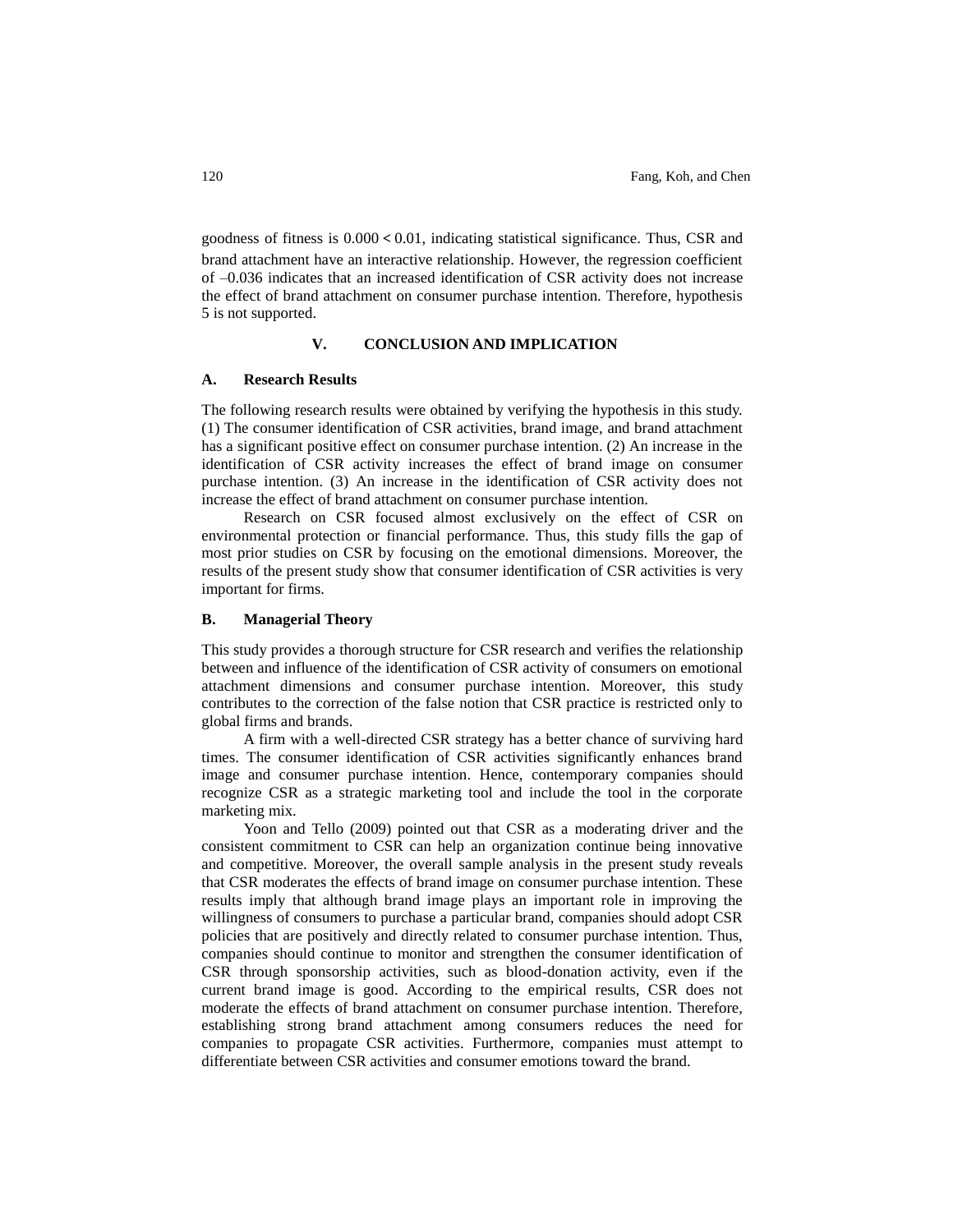#### **C. Management Practice**

Companies with plans to adopt CSR as a strategy should consider it not only in the context of sponsorship activities, but also in the context of various social concerns, including environmental issues, social welfare, education, and employment quality. Enterprises should recognize the huge benefits that the CSR strategy can bring to them. (1) Consumers who are tired of noisy and invasive marketing might form stronger attachment to brands that present a caring public image. (2) CSR improves brand perception and plays an important role in product differentiation in the current, highly homogenized market; thus, preventing the competitive erosion of brands. (3) CSR activities improve brand image and offer two intangible advantages, namely, increased willingness of shareholders to hold onto their stocks and increased pride of employees in working for the brand and the enterprise.

Companies should remember that every detail of a past consumption experience affects the attachment of consumers to a company brand and its image. Therefore, companies must always prepare well and provide satisfactory products, services, and ambiance by addressing every detail of each consumer visit to their outlets. Every positive consumption experience contributes to strengthening the brand image. Moreover, the image of an event shifts to a sponsor brand image when they are linked through sponsorship activities. Therefore, companies must carefully evaluate the kind of events that they sponsor and the organizations or causes that benefit their sponsorship. The random selection of sponsorship partners could cause companies to be associated with scandals or abuses involving their partner organizations, ultimately hurting the company brand.

The operational activities of companies often create unavoidable social and environmental problems. Market failure often leads to the adoption of many business policies aimed at promoting CSR. Therefore, companies should adopt and implement the CSR strategy as early as possible as a bulwark against possible future negative publicity for their brands.

# **D. Limitations**

The three limitations of this study are as follows. (1) The findings have limited generalization power because they are based only on a sample of restaurant industry consumers. (2) This study only considers the consumer identification of CSR activity as a moderator and excludes other moderators that could be present in this relationship. (3) Some consumers might find the prices at Tasty Steak to be too high, which could affect their future purchase intention.

#### **REFERENCES**

- Bagozzi, R.P., and Y. Yi, 1988, "On the Evaluation of Structural Equation Models", *Journal of the Academy of Marketing Science*, 16(1), 74-94.
- Basu, K., and G. Palazzo, 2008, "Corporate Social Responsibility: A Process Model of Sense Making", *Academy of Management Review*, 33(1), 122-136.
- Broniarczyk, S.M., and J.W. Alba, 1994, "The Importance of the Brand in Brand Extension", *Journal of Marketing Research*, 31(2), 214-228.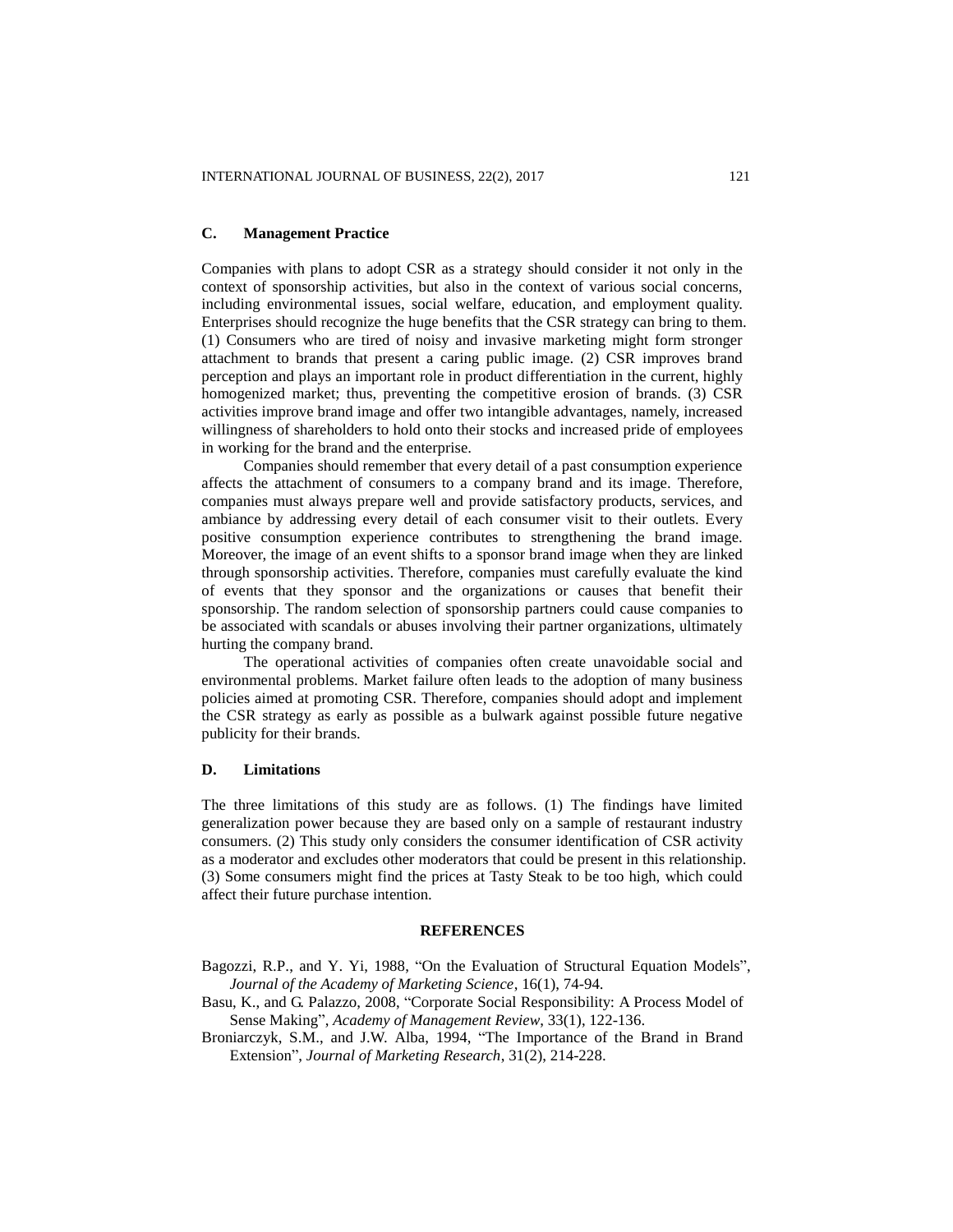- Brown, S.P., and D.M. Stayman, 1992, "Antecedents and Consequences of Attitude toward the ad: A Meta-analysis", *Journal of Consumer Research*, 19(1), 34-51.
- Bowlby, J., 1982, *Attachment and Loss. Vol. 1: Attachment*, 2nd Ed, New York: Basic Books.
- Carrillat, F.A., B.A. Lafferty, and E.G. Harris, 2005, "Investigating Sponsorship Effectiveness: Do Less Familiar Brands Have an Advantage Over More Familiar Brands in Single and Multiple Sponsorship Arrangements", *Journal of Brand Management*, 13(1), 50-64.
- Chavanat, N., G. Martinent, and A. Ferrand, 2009, "Sponsor and Sponsee Interactions: Effects on Consumers' Perceptions of Brand Image, Brand Attachment, and Purchasing Intention", *Journal of Sport Management*, 23(5), 644-670.
- Chen, C.S., and L.Y. Lin, 2011, "A New Framework: Make Green Marketing Strategy Go with Competitive Strategy", *Journal of Global Business Management*, 7(2), 184-189.
- Chen, C.H., L.Y. Lin, and Y.Y. Shang, 2016, "The Impact of Corporate Social Responsibility in Globalization- An Example of Asian Consumers", *International Journal of Business and Information*, 11(2), 233-263.
- Cornwell, T.B., and I. Maignan, 1998, "An International Review of Sponsorship Research", *Journal of Advertising*, 27(1), 1-21.
- Fornell, C., and D.F. Larcker, 1981, "Evaluating Structural Equation Models with Unobservable Variables and Measurement Errors", *Journal of Marketing Research*, 18(1), 39-50.
- Gerbing, D.W., and J.C. Anderson, 1992, "Monte Carlo Evaluations of Goodness of Fit Indices for Structural Equation Models", *Sociological Methods and Research*, 21(2), 132-160.
- Guielford, J.P., 1965, *Fundamental Statistics in Psychology and Education*, 4th Edition, New York: McGraw-Hill.
- Hsu, C.W., A.H. Hu, C.Y. Chiou, and T.C. Chen, 2011, "Using the FDM and ANP to Construct a Sustainability Balanced Scorecard for the Semiconductor Industry", *Expert Systems with Applications*, 38(10), 12891-12899.
- International Events Group, 2006<sup>a</sup>, 06 Activation Spending to Match All-time High, IEG Sponsorship Report, Sample Issue, 25:5.
- International Events Group, 2006<sup>b</sup>, Fully Charged Sponsorship: Strategic Activation, *Paper Presented at the 23rd Annual Sponsorship Conference*, March, 12-15.
- Keller, K.L., 1993, "Conceptualizing, Measuring, and Managing Customer-based Brand Equity", *Journal of Marketing*, 57(1), 1-22.
- Kleine III, R.E., S.S. Kleine, and J.B. Kernan, 1993, "Mundane Consumption and the Self: A Social Identity Perspective", *Journal of Consumer Psychology*, 2(3), 209-235.
- Koo, G.Y., J. Quarterman, and L. Flynn, 2006, "Effect of Perceived Sport Event and Sponsor Image Fit on Consumers' Cognition, Affect, and Behavioral Intensions", *Sport Marketing Quarterly*, 15(2), 80-90.
- Lachowetz, T.J., M. Clark, R. Irwin, and T.B. Cornwell, 2002, "Cause-related Sponsorship: A Survey of Consumer/Spectator Beliefs, Attitudes, Behavioral Intentions, and Corporate Image Impressions", *Paper Presented at the Proceeding of the American Marketing Association Conference*, 13, 14-20.
- Laroche, N., C. Kim, and L. Zhou, 1996, "Brand Familiarity and Confidence as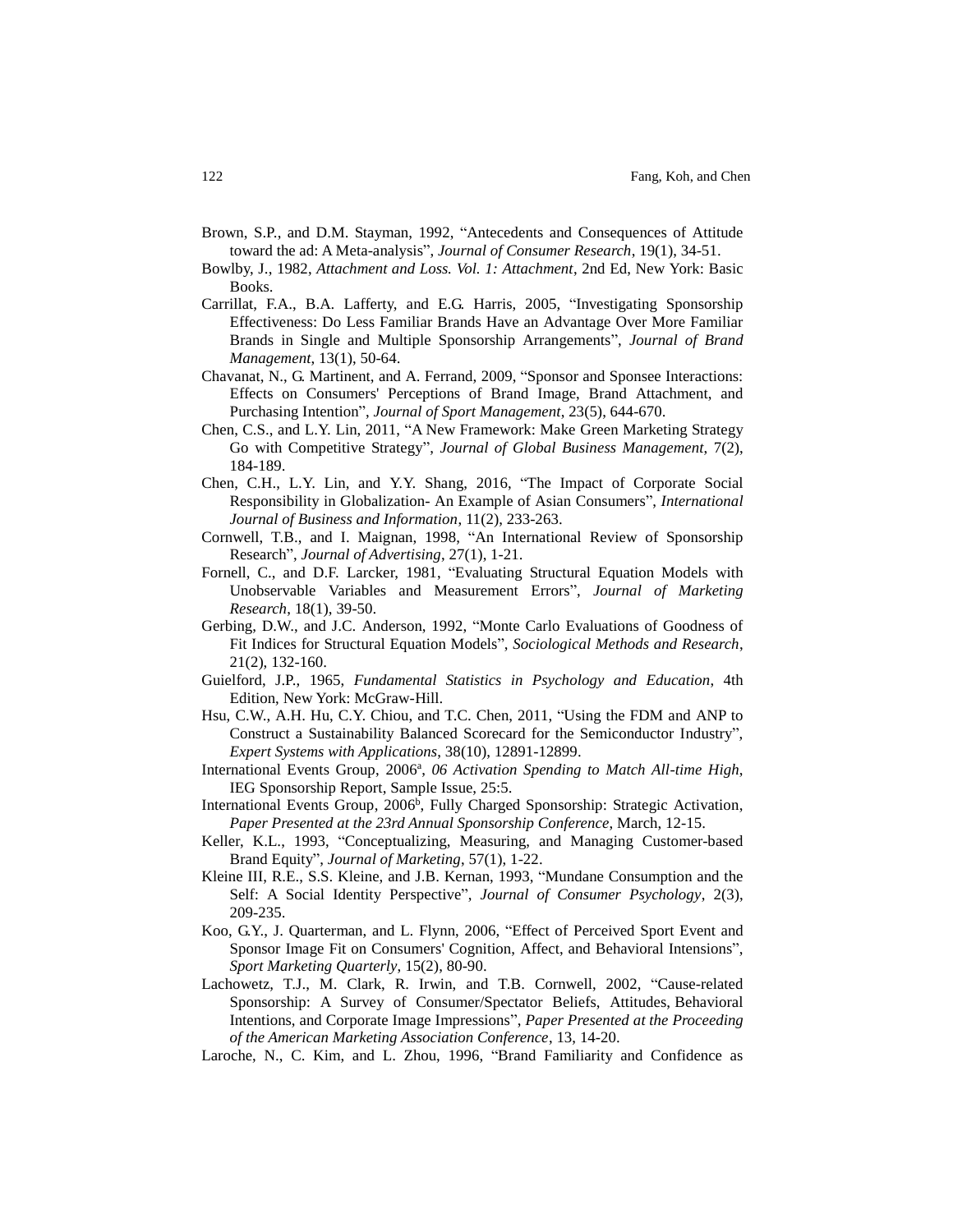Determinants of Purchase Intention: An Empirical Test in A Multiple Brand Context", *Journal of Business Research*, 37(10), 115-20.

- Lucia, M., K. Harley, D.H. Wayne, and N. Bettina, 2011, "Emotional Brand Attachment and Brand Personality: The Relative Importance of the Actual and the Ideal Self", *Journal of Marketing*, 75(4), 35-52.
- Lynch, J., and L.de. Chernatony, 2004, "The Power of Emotion: Brand Communication in Business-to-business Markets", *Journal of Brand Management*, 11(5), 403-419.
- Madrigal, R., 2000, "The Influence of Social Alliances with Sports Teams on Intentions to Purchase Corporate Sponsors' Products", *Journal of Advertising*, 29(4), 13-24.
- Madrigal, R., 2001, "Social Identity Effects in A Belief-attitude-intentions Hierarchy: Implications for Corporate Sponsorship", *Psychology and Marketing*, 18(2), 145-165.
- Meenaghan, D.S., 1999, "Media Effect in Commercial Sponsorship", *European Journal of Marketing*, 33(3/4), 328-348.
- Meenaghan, T., 1991, "Sponsorship-Legitimizing the Medium", *European Journal of Marketing*, 25(11), 5-10.
- Meenaghan, T., 2005, "Sport Sponsorship in a Global Age." In: J. Amis and T.B. Cornwell, eds. *Global Sport Sponsorship*, 243-264, Oxford England: Berg Publishers.
- Mikulincer, M., and P.R. Shaver, 2007, *Attachment in Adulthood: Structure, Dynamics and Change*, New York: The Guilford Press.
- Mudambi, S.M., P. Doyle, and V. Wong, 1997, "An Exploration of Branding in Industrial Markets", *Industrial Marketing Management*, 26(5), 433-446.
- Park, C.W., D.J. MacInnis, J. Priester, A.B. Eisingerich, and D. Lacobucci, 2010, "Brand Attachment and Brand Attitude Strength: Conceptual and Empirical Differentiation of Two Critical Brand Equity Drivers", *Journal of Marketing*, 74(6), 1-17.
- Polonsky, M.J., and R. Speed, 2001, "Linking Sponsorship and Cause Related Marketing: Complementary and Conflicts", *European Journal of Marketing*, 35(11/12), 1361-1389.
- Putrevu, S., and R.K. Lord, 1994, "Comparative and Non Comparative Advertising: Attitudinal Effect under Cognitive and Affective Involvement Conditions", *Journal of Advertising*, 23(2), 77-90.
- Ramasamy, B., C.H. Yeung, and K.M. Au, 2010, "Consumer Support for Corporate Social Responsibility (CSR): The Role of Religion and Values", *Journal of Business Ethics*, 91(1), 61-72.
- Richins, M.L., 1994, "Special Possessions and the Expression of Material Values", *Journal of Consumer Research*, 21(3), 522-533.
- Sandler, D.M., and D. Shani, 1989, "Olympic Sponsorship vs. 'Ambush' Marketing: Who Gets the Gold", *Journal of Advertising Research*, 29(4), 9-14.
- Sen, S., and C.B. Bhattacharya, 2001, "Does Doing Good Always Lead to Doing Better? Consumer Reactions to Corporate Social Responsibility", *Journal of Marketing Research*, 38(2), 225-243.
- Singh, J.J., O. Iglesias, and J.M. Batista-Foguet, 2012, "Does Having an Ethical Brand Matter? The Influence of Consumer Perceived Ethicality on Trust, Affect and